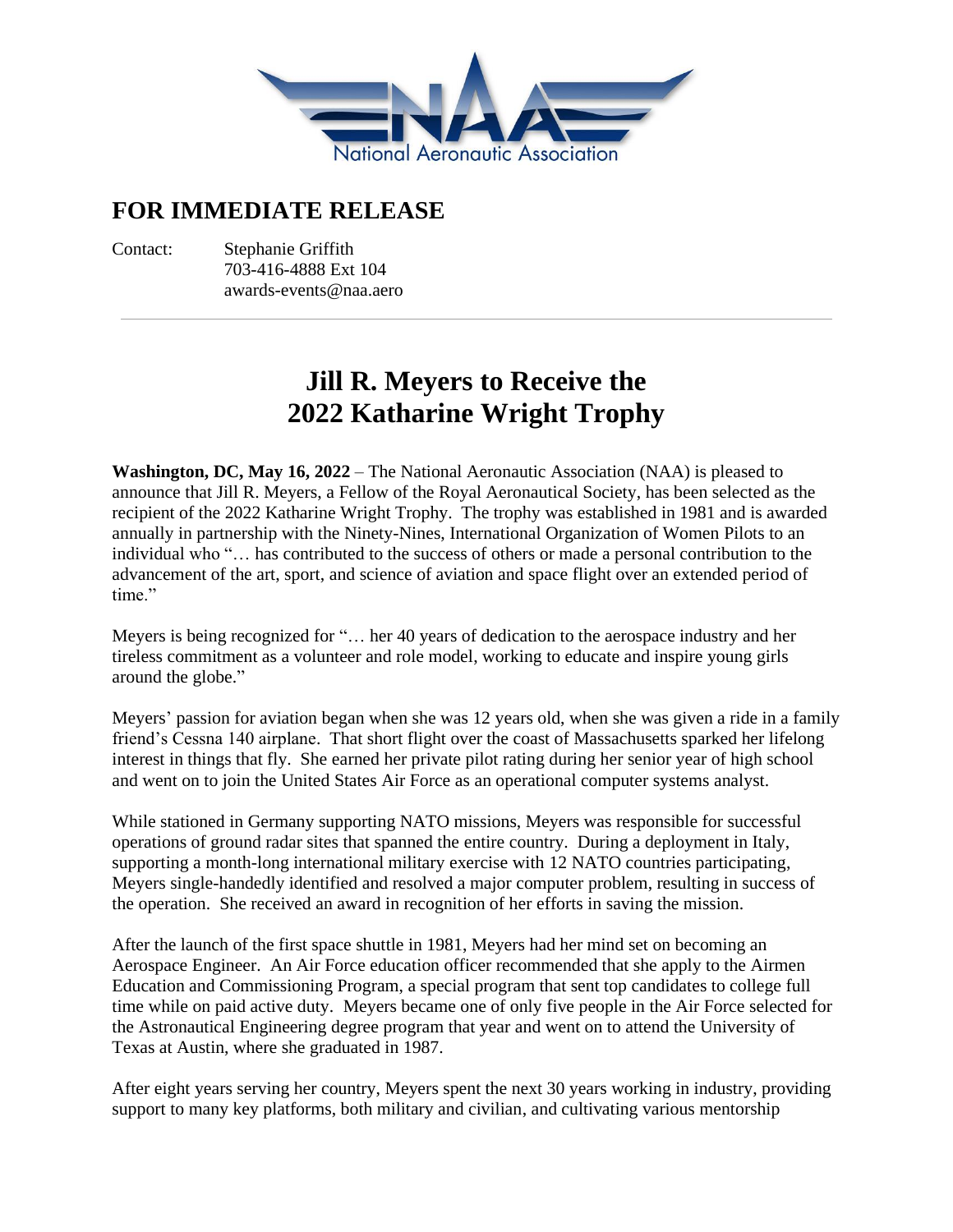programs to offer a role model to those interested in taking a similar path. She supported many military airborne platforms in her impressive career, making major contributions to enhance our warfighting capabilities. Meyers worked as a lead Systems Engineer at Boeing on the NATO, U.S., and U.K Airborne Warning and Control System (AWACS) reconnaissance aircraft program, for which she was presented a prestigious Vice-Presidential award for her efforts; she served as Senior Program Manager for *Connexion by Boeing's* government and executive customers, managing mission-critical airborne communications systems for aircraft including Air Force One; and working for Northrop Grumman on the F-35 Joint Strike Fighter "Lightning II" program, Meyers was one of two senior managers overseeing production and delivery of the F-35's communications, navigation, and identification systems.

While leading the Women in Aviation International San Diego Chapter from 2015-2017 and again in 2019, Meyers managed the planning and execution of annual Girls in Aviation Day (GIAD) events, educating hundreds of young girls about aviation careers. In 2016, Meyers planned a special event with the U.S. Navy Blue Angels, including a private meet-and-greet with USMC Capt Katie Higgins, who at the time was piloting their C-130 aircraft, "Fat Albert". In 2019, the annual event Meyers planned for GIAD hosted 200 girls, mostly from underprivileged communities, on a custom overnight aviation education program on the USS Midway aircraft carrier.

Meyers' passion for inspiring young girls to "be all they can be" led her to leave the F-35 program in early 2017 to become a full-time volunteer for the non-profit organization Dreams Soar, Inc. (DSI), offering her assistance after learning about founder Shaesta Waiz's plans to fly solo around the world to inspire young girls and boys. Soon after, Waiz asked Meyers to lead DSI's Outreach Program in addition to managing the logistics for DSI's Global Flight for STEM. Meyers not only collaborated with the International Civil Aviation Organization (ICAO) and their Civil Aviation Authority representatives around the globe during the successful 145-day mission, but also led the planning of 32 DSI Outreach Events, which inspired more than 3,000 youth in 14 countries.

Presently, Meyers spends a portion of her time as a sought-after industry advisor and professional mentor and speaker. For nearly 20 years, Meyers has inspired thousands of people through her STEM-focused speaking engagements, panel discussions, and outreach events. Her current and regular speaking roster includes public schools, universities, museums, and conferences.

"I always say the Katharine Wright Trophy goes to someone who has not only accomplished awesome things but also makes those around them better," said NAA President, Greg Principato. "In her career and in her broader aviation activities, Jill has personified those characteristics. It will be our honor to present Jill with this wonderful award and to recognize her consequential career."

"This award means a great deal to me as it represents my goal of being a driver of good things," said Meyers. "Having an impact on young people's lives makes all of my hard work worth it. The most important thing to me is to inspire others to know that the sky is not the limit!"

Members of the 2022 Katharine Wright Trophy Selection Committee included: Darby Becker, GE Aviation; Dorothy Cochrane, 2020 Katharine Wright Trophy Recipient; Major Eleanor Morgan, 2021 Katharine Wright Trophy Recipient; Pat Prentiss, Past-President, The Ninety-Nines; Barbara Walters-Phillips, 2019 Katharine Wright Trophy Recipient; and Brian Wynne, Association for Uncrewed Vehicle Systems International (AUVSI).